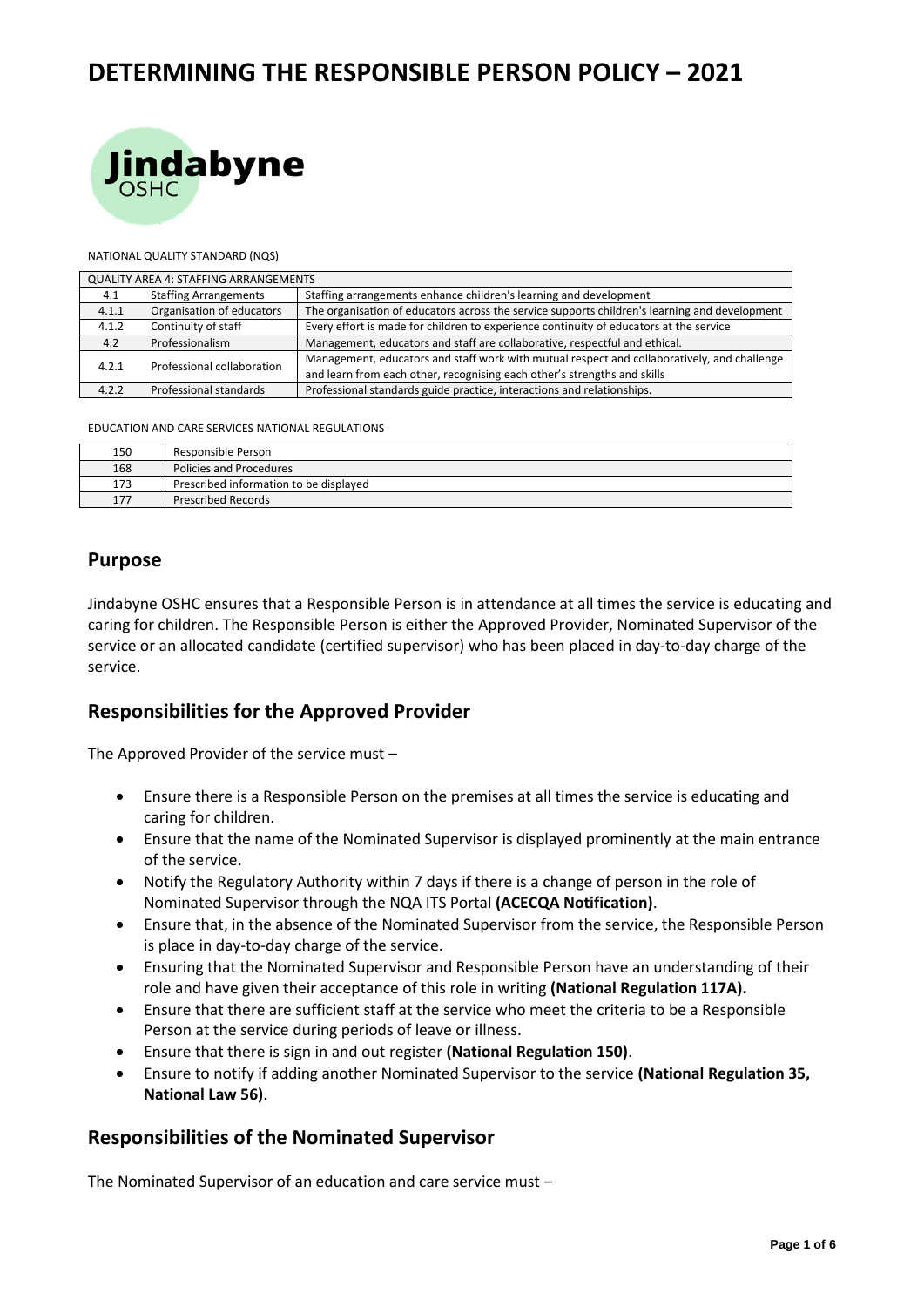- Provide written consent to accept the role of Nominated Supervisor **(National Regulation 117C)**.
- Ensure that, in their absence from the service premises, another Responsible Person place in dayto-day charge of the service.
- Ensure that all staff have a sound understanding of the role of Responsible Person. It is recommended that these staff members who are in a responsible position are given an outline of their responsibilities and that they sign off that they agree to undertake the position. This should be placed in their file **(National Regulation 117A)**.
- Ensure that the name of the Nominated Supervisor **(National Regulation 173(C))** and other Responsible Person is signed into the responsible person register at all times **(National Regulation 150, 177(B)).**
- Create a roster in accordance with the availability of a Responsible Person, hours of operation and attendance patterns of children.
- Notify the Approved Provider and the Regulatory Authority within 14 days of any changes to their personal situation, including a change in mailing address, circumstances that affect their status as fit and proper (such as the suspension or cancellation of a Working with Children Check) or if they are subject to disciplinary proceedings.

### **Responsibilities of the Responsible Person**

The Responsible Person of an education and care service must –

- Provide written consent to accept the role of Responsible Person **(National Regulation 117A)**.
- Ensure to sign into the register when in responsible position **(National Regulation 150).**
- Ensure that they have a sound understanding of the role of Responsible Person **(National Regulation 117B).**
- Understand that a Responsible Person placed in a day-to-day charge of an approved service does not have the same statutory responsibilities under the National Law as the Nominated Supervisor.

### **Responsibilities of the Family/Guardian**

The Family/Guardians of an education and care service must –

- Reading and understanding this policy
- Being aware of who is the Responsible Person at the service.

### **Procedure**

Appointing a Responsible Person

The Approved Provider is responsible for ensuring the safety and wellbeing of children at the service and will consider a person's qualifications, experience and age when deciding whether they are suitable to be placed in day to day charge of the service **(National Regulation 117A)**.

- The Approved Provider or the Nominated Supervisor identifies that an educator meets the criteria to be given a Responsible person role, and
- they give their written consent to be placed in day to day charge of the service

Criteria to be determined a Responsible Person

Educators at the service who have been deemed suitable by the Approved Provider or Nominated Supervisor and wish to be considered for the role of Responsible Person in the absence of the Nominated Supervisor will be considered based on the following criteria set out in the National Regulations **(National Regulation 117B)**.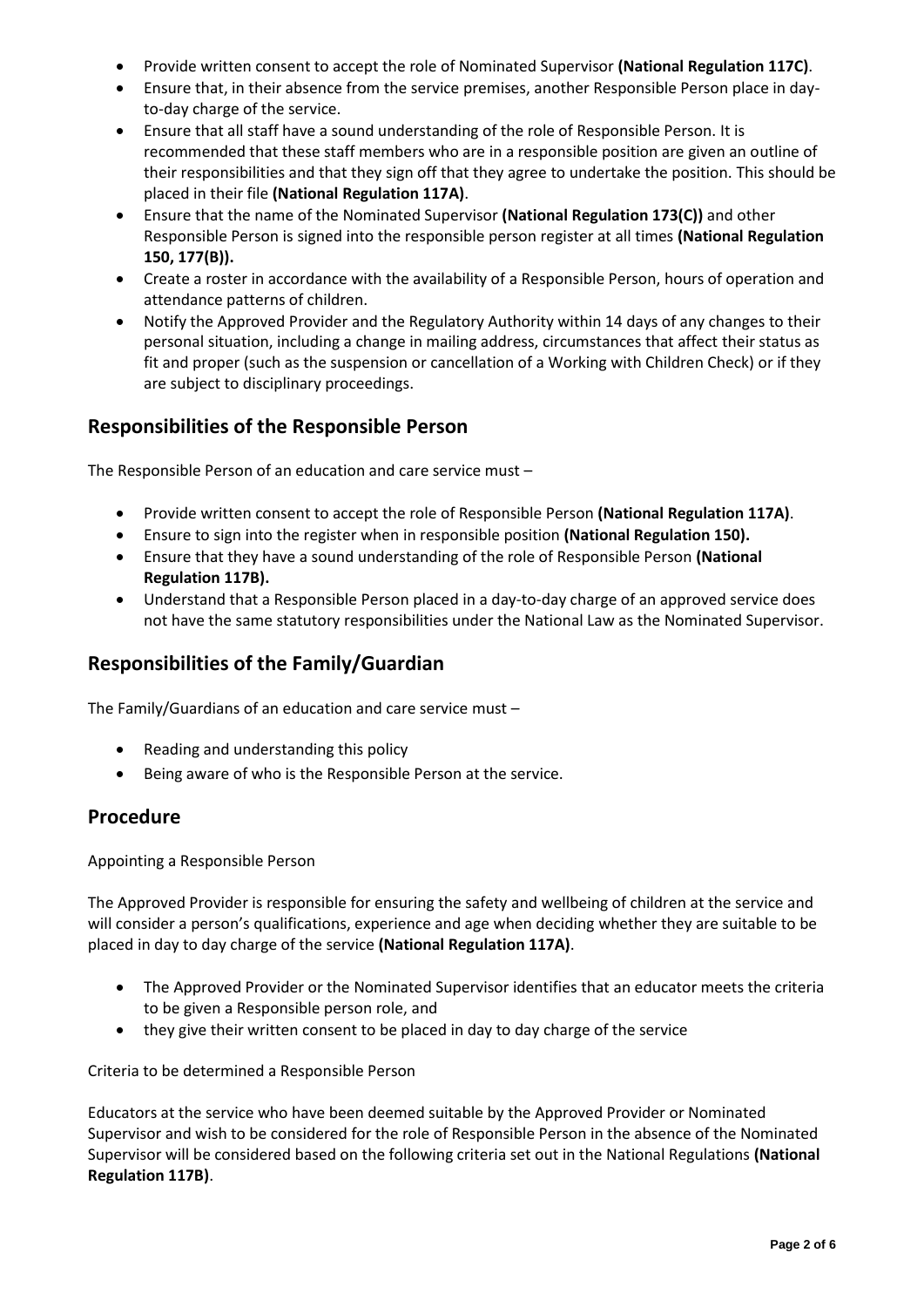- Their practical knowledge of the day-to-day responsibilities of being an educator at the service, including how to work through unexpected problems.
- Must be over 18 years of age.
- A demonstrate understanding of:
	- o Children (Education and Care Services National Law) Act 2010, and the Education and Care Services National Regulations 2011.
	- o Equal Opportunity Employment Conditions.
	- o Health and Safety, including Child Protection responsibilities.
	- o Privacy and Confidentiality and Equal Opportunity/Anti-Discrimination policies and procedures.
	- o The education and care service's policies and procedures.
- Consideration will be also given regarding whether the individual has been subject to compliance action to or disciplinary proceedings under a children's service law, education law, or a previous education and care service aw, in any state or territory. Candidates will be asked to submit a Compliance History Statement.

### **Determining the Responsible Person**

- Whenever possible the Nominated Supervisor will be the Responsible Person. If the Nominated Supervisor will be absent, they will ask a suitable staff member/s to be the Responsible Person.
- The Responsible Person will sign in, as on duty, on the Responsible Person register and upon leaving, hand over to the next responsible person to sign in **(National Regulation 177(G))**.
- Only one staff member can be appointed to the position of Responsible Person at any one time.

### **Definitions, Terms & Abbreviations**

| <b>Term</b><br>Approved Provider | <b>Definition</b><br>Holds the Provider Approval granted under the Children (Education and Care<br>Services National Law) Act 2011. This approval authorises the Approved<br>Provider to operate an approved education and care service.                                                            |
|----------------------------------|-----------------------------------------------------------------------------------------------------------------------------------------------------------------------------------------------------------------------------------------------------------------------------------------------------|
| Nominated Supervisor             | This person is responsible for the day to day management of an Approved<br>Service and has legal responsibilities under the Law and Regulations that<br>govern the operation of education and care services.                                                                                        |
| Responsible Person               | The person the Approved Provider or Nominated Supervisor deems fit to be<br>left in charge of the day to day operations of the service. A Responsible<br>Person, does not have any statutory responsibilities under the National Law<br>and Regulations in the absence of the Nominated Supervisor. |

### **Related Statutory Obligations & Considerations**

| <b>Australian Children's Education and</b><br><b>Care Quality Authority (ACECQA)</b> | www.acacqa.gov.au                                             |
|--------------------------------------------------------------------------------------|---------------------------------------------------------------|
| <b>Children (Education and Care Services</b><br>National Law (NSW) 104a              | https://www.legislation.nsw.gov.au/#/view/act/2010/104a/full  |
| <b>Education and Care Services National</b><br><b>Regulations</b>                    | https://www.legislation.nsw.gov.au/#/view/regulation/2011/653 |

### **Related Telephone Numbers**

Early Childhood Education and Care Directorate - 1800 619 113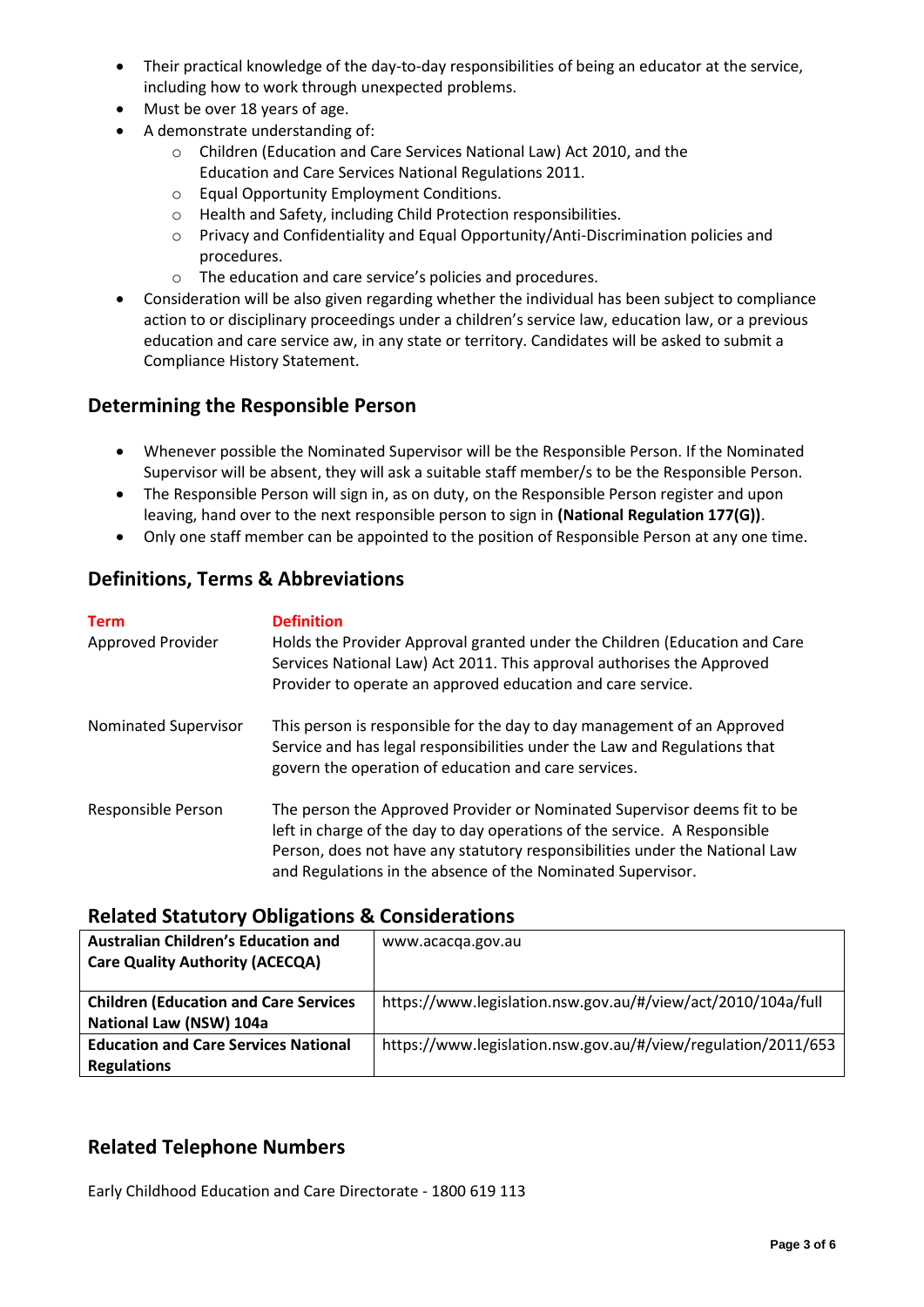## **Amendment History**

| Version | Amendment             | Date      |
|---------|-----------------------|-----------|
| 001     | <b>Policy Created</b> | 7/11/2019 |

This policy will be updated to ensure compliance with all relevant legal requirements every year. Appropriate consultation of all stakeholders (including staff and families) will be conducted on a timely basis. In accordance with Regulation 172 of the *Education and Care Services National Regulation*, families of children enrolled will be notified at least 14 days and their input considered prior to any amendment of policies and procedures that have any impact on their children or family.

| Date:            | 5 <sup>th</sup> January 2021    |
|------------------|---------------------------------|
| Version:         | 002                             |
| Last Amended By: | Kylie Showman                   |
| Next Review:     | January 2022                    |
| Position:        | Director / Nominated Supervisor |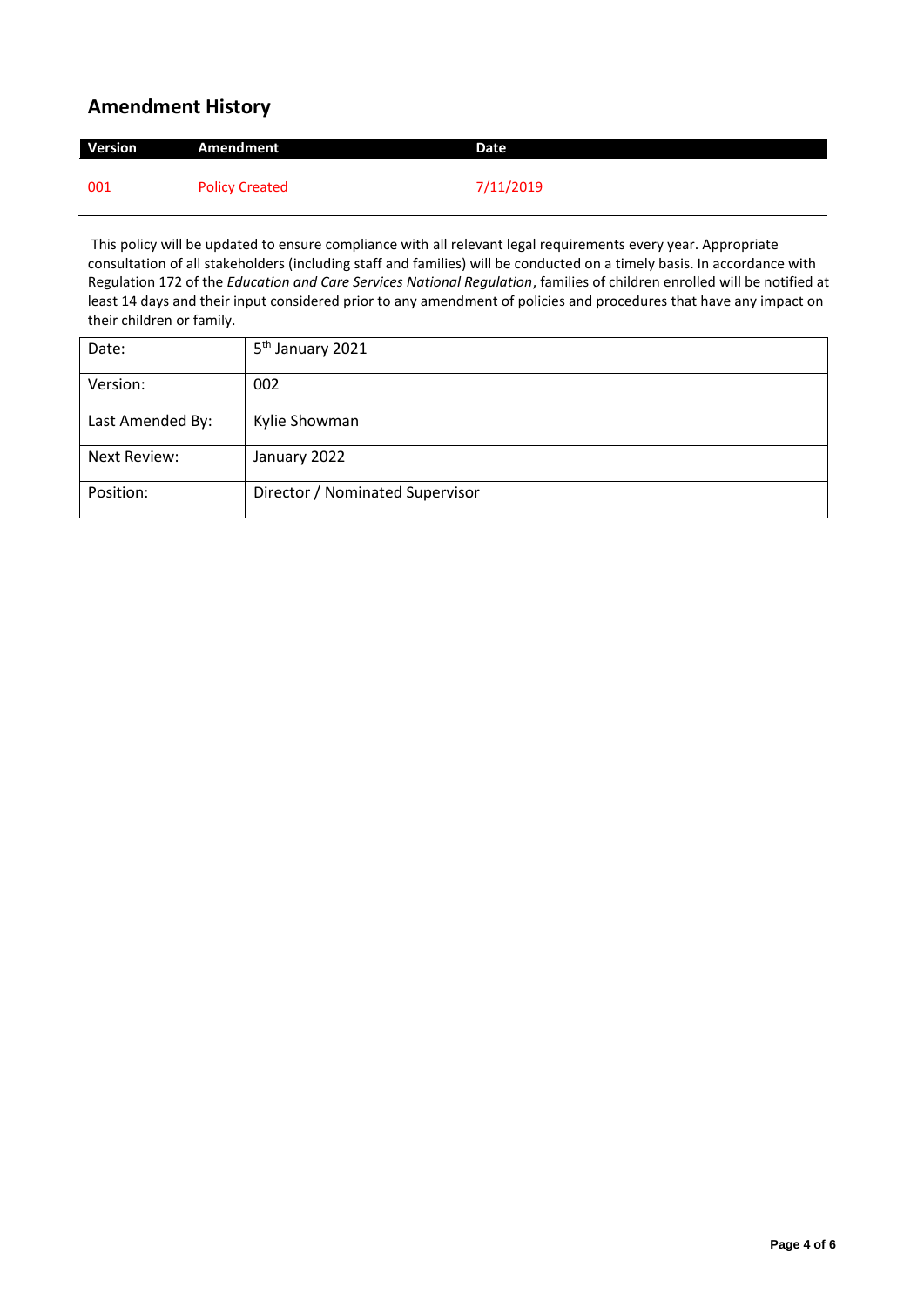#### **Determining the Responsible Person**

The name and position of the responsible person in charge of the service must be displayed at any given

time. A "responsible person" can be:

- the Approved Provider, or
- the Nominated Supervisor, or
- Any other person designated as responsible person who has consented to be in day-to-day charge and signed designation Regulation 117A.

#### At Jindabyne OSHC:

- When the Approved Provider is on the premises, they are the responsible person.
- When Approved Provider is away, then the Nominated Supervisor, is the responsible person.
- If both Approved Provider and Nominated Supervisor are away, then the people named as the responsible person on the responsible person list will be next responsible.

If you have a question, complaint or query, the responsible person on duty is who you should discuss it

with. This should be visible in the front foyer.